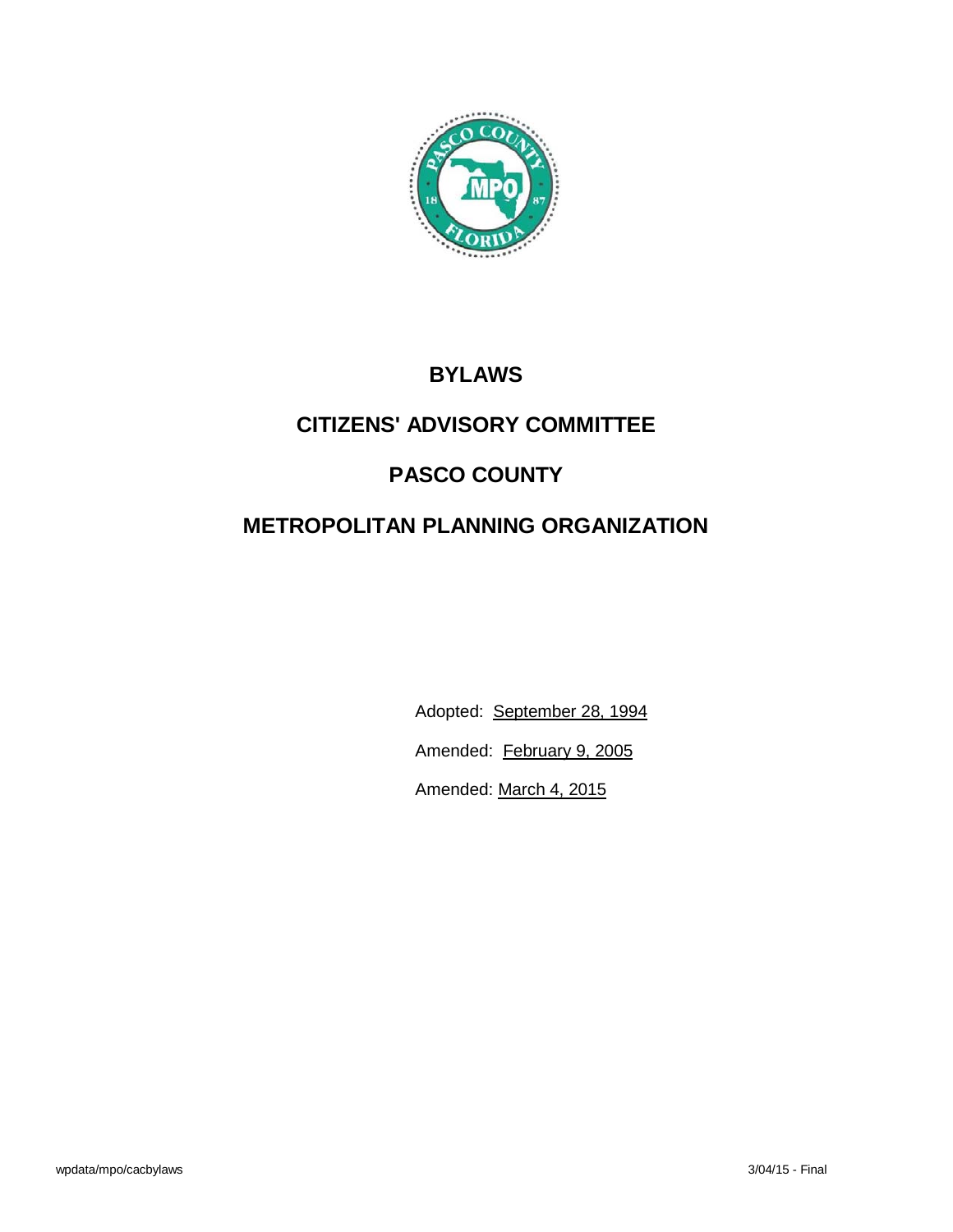# **PASCO COUNTY METROPOLITAN PLANNING ORGANIZATION CITIZENS' ADVISORY COMMITTEE BYLAWS**

### **ARTICLE I. NAME**

The name of this committee shall be the Pasco County Metropolitan Planning Organization (MPO) Citizens' Advisory Committee, hereinafter called the "CAC," first created on September 28, 1994.

#### **ARTICLE II. AUTHORITY**

The CAC for the Pasco County MPO is hereby created to serve as a review and advisory body to the MPO in the comprehensive, cooperative, and continuing transportation planning process. The CAC is created to allow citizen participation in the ongoing transportation planning process as required by the Code of Federal Regulation (CFR), Title 23, Chapter 1, Part 450, Subpart A, Section 450.120, which requires the provision of public participation within the transportation planning process.

The purpose of the CAC is to provide a vehicle by which public input can be solicited from the citizens of Pasco County, and to recommend and advise the MPO by reviewing, reacting to, and providing comment on the multimodal transportation planning issues and needs.

#### **ARTICLE III. FUNCTIONS AND RESPONSIBILITIES**

The functions and responsibilities of the committee shall include, but are not limited to, the following major areas:

#### A. INFORMATION

- 1. Promote comprehension and understanding of the planning process.
- 2. May disseminate committee knowledge of the planning process into local citizen group discussions and meetings.
- 3. Relate overall community needs and values relative to planning goals and to future land use and transportation decisions.
- 4. Promote better public dissemination of general information about the transportation planning process.

### B. ISSUES CLARIFICATION AND PROBLEM SOLVING

- 1. Evaluate and propose solutions and alternatives on major transportation proposals and critical transportation-related issues.
- 2. Assess general citizen attitudes and response to planning and programming proposals.
- 3. Identify existing transportation problems areas of general citizen concern.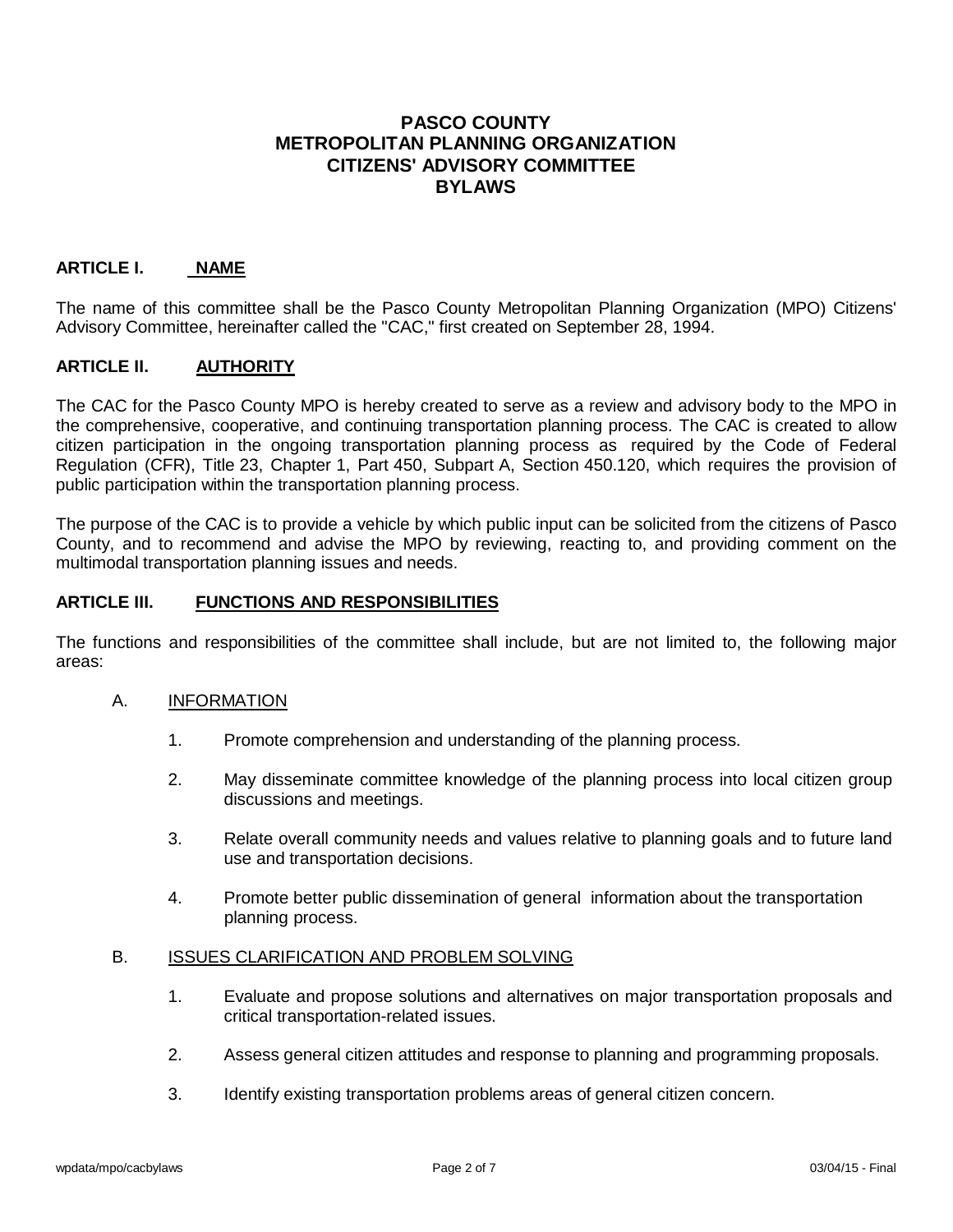4. Review and comment on the Transportation Improvement Program, Unified Planning Work Program, Long-Range Transportation Plan, and other multimodal transportation studies and issues. Provide recommendations to the MPO Board. If questions of a technical nature arise, the CAC will seek the expertise of the Technical Advisory Committee (TAC) in interpretation of these questions.

#### **ARTICLE IV. MEMBERSHIP AND COMPOSITION**

The CAC shall be composed of at least nine (9) appointed persons whose membership shall represent a broad spectrum of social and economic backgrounds and interests in transportation. All members must be residents of Pasco County. The CAC members shall be nominated by each MPO Board voting member. The number of CAC members appointed by the local governments of Pasco County is presented in Table 1, Government Membership.

### TABLE 1 GOVERNMENT MEMBERSHIP

| Pasco County           | 5 |
|------------------------|---|
| <b>New Port Richey</b> |   |
| Dade City              | 1 |
| Port Richey            | 1 |
| Zephyrhills            |   |

The local government membership shall consider the following representations illustrated in Table 2, CAC Membership Representation.

#### TABLE 2 CAC MEMBERSHIP REPRESENTATION

| <b>Type of Representation</b>     | <b>Number of Members</b> |  |
|-----------------------------------|--------------------------|--|
|                                   |                          |  |
| Physically challenged citizen     | 1 or more                |  |
| Ethnically oriented citizen       | 1 or more                |  |
| Elderly citizen (age 55 or older) | 1 or more                |  |

These appointments will be made by considering the social factors of gender, age, and minority representation that reflect the current statistics of Pasco County. If the minimum representation illustrated in Table 2 is not met by the local Government Membership indicated in Table 1, the MPO Board shall expand the CAC Membership by adding at-large members to serve on the CAC in the deficient representation category. The MPO Board shall approve all members of the CAC.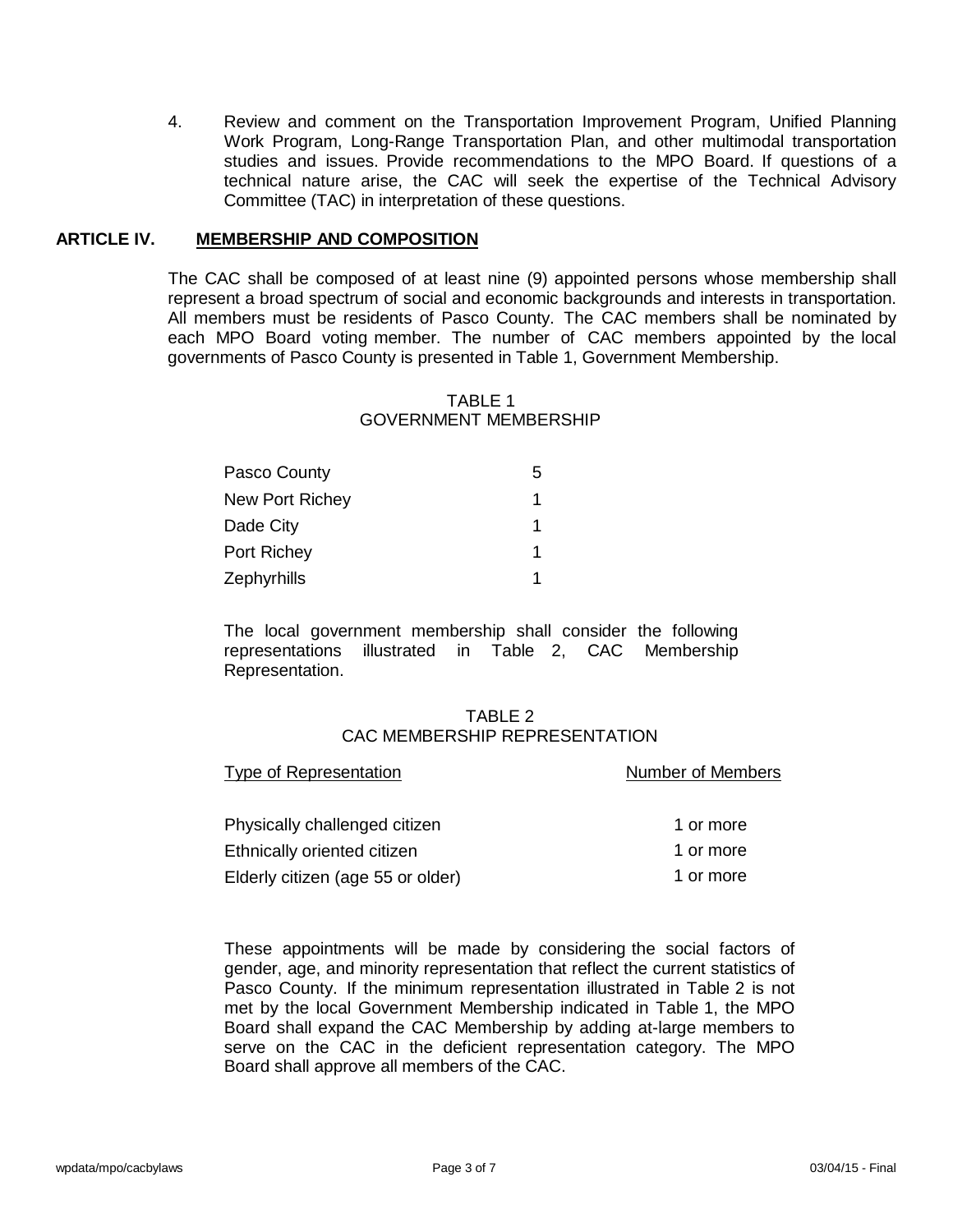Representatives of the Pasco County Economic 1 Development Council

### **ARTICLE V. APPOINTMENTS AND VACANCIES**

- A. As vacancies occur, a nominee will be brought forward by the MPO Board member representing the district/region in which the vacancy occurs, and approved by a majority of the MPO Board. If the Board member does not have a nominee, MPO staff will provide a recommendation to the MPO Board member for approval. If staff has no recommendations, solicitation of recommendations may be made by the CAC, TAC, or, if necessary, a general solicitation through the local news or other social media may be used.
	- 1. Members of the CAC shall not be elected officials or technical personnel directly involved in the transportation planning process.
	- 2. One alternate representative shall be designated by the MPO Board to act on behalf of a regular member with the privileges accorded thereto
- B. Nominations for all CAC members shall be submitted for final approval at a regularly scheduled meeting of the MPO Board by the MPO member or alternate member representing the County or municipality that the CAC member would be representing.

#### **ARTICLE VI. TERMS OF OFFICE AND REMOVAL FROM OFFICE**

- 1. The term of office for CAC members shall be three (3) years. CAC members may be reappointed by the MPO Board following expiration of their term of office. Reappointments shall occur at a regularly scheduled meeting of the MPO Board.
- 2. CAC members appointed as a result of vacancies shall serve at least until the end of the three (3) year term of the member being replaced. If the period of time remaining of the vacant CAC position is less than two (2) years, the new CAC member shall serve the following additional time:
	- a. If less than one (1) year remains on the vacant CAC position, the expiration date of the vacant CAC position shall be extended two (2) years from the original expiration date.
	- b. If between one (1) to two (2) years remain on the vacant CAC position, the expiration date of the vacant CAC position shall be extended one (1) year from the original expiration date.
- 3. If a CAC member moves out of the county or district(s) he represents, such a move shall be considered as an automatic resignation from the CAC and the position shall become vacant.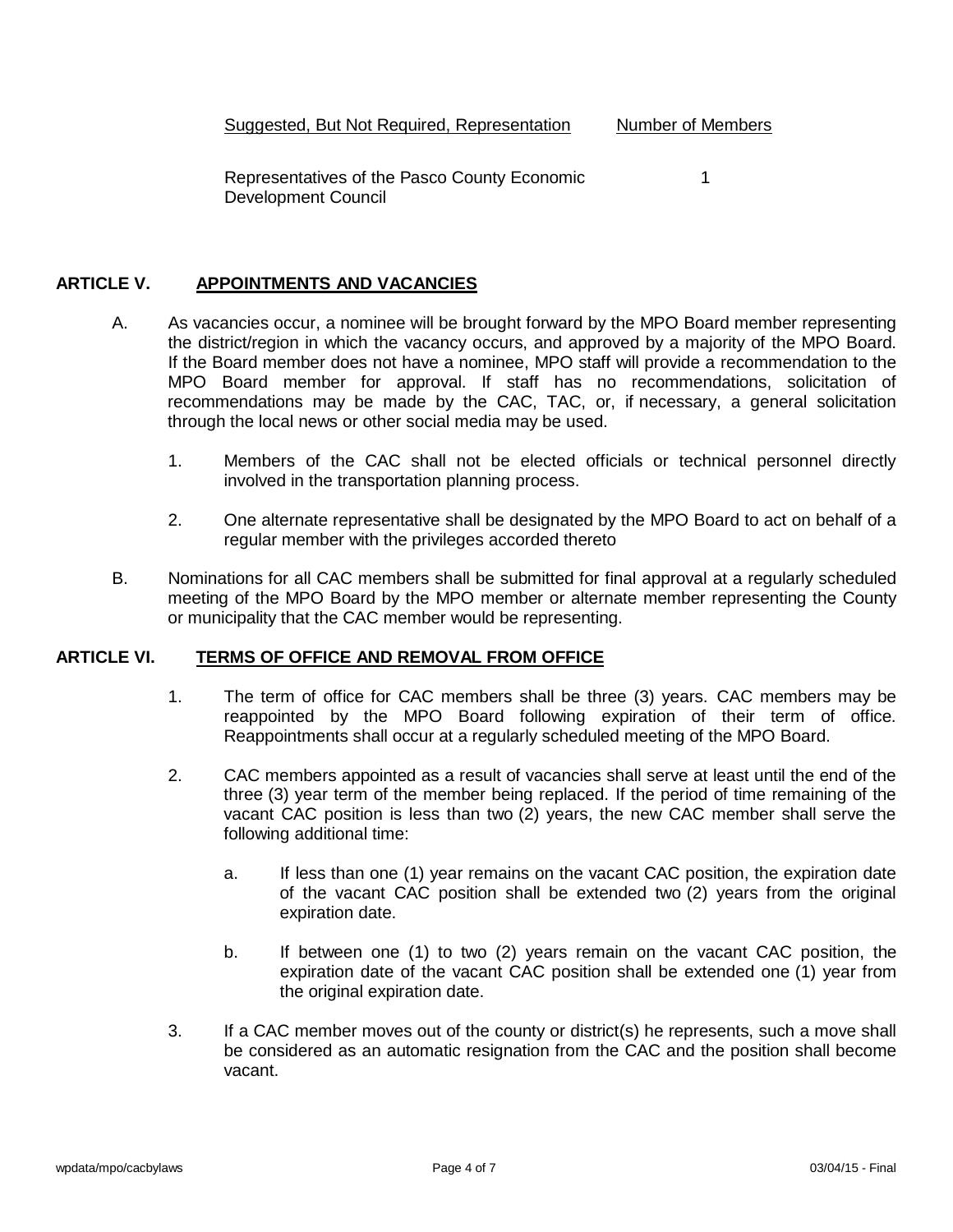- 4. Each member of the CAC is expected to demonstrate her/his interest in the CAC's activities through active participation in scheduled meetings.
- 5. If, at any time, the CAC members or MPO Board feels that a CAC member is not performing her/his duties, the MPO Board may, by majority vote, remove that member from the CAC.
- 6. Three (3) unexcused absences by a member or alternate during a year are grounds for dismissal of that representative (but not the represented organization or agency) by the MPO Board. Further, if designated alternates are in attendance more often than the member, the designated alternate is eligible to become the de facto member by the approval of the MPO Board.

## **ARTICLE VII. OFFICERS, THEIR DUTIES AND RESPONSIBILITIES**

- A. The first regularly scheduled CAC meeting of each calendar year shall hold an annual organizational meeting for the purpose of electing the following officers: Chairman and Vice-Chairman.
- B. The Chairman and Vice-Chairman shall not be residents of the same local government area.
- C. Officers shall be elected by a majority of a quorum of the members of the CAC present at the annual organizational meeting.
- D. The term of office shall commence upon election of the annual organizational meeting and shall continue for one (1) year thereafter. No officer shall serve more than two (2) consecutive years in the same office.
- E. The Chairman shall preside at all meetings, call special meetings, assign duties to members, establish the agenda for meetings in consultation with the MPO staff, and act as liaison with government bodies and other related committees.
- F. The Vice-Chairman shall, during the absence of the Chairman or her/his inability to serve, have, and exercise all of the duties and powers of the Chairman. During the presence of the Chairman, the Vice-Chairman shall perform duties assigned her/him by the Chairman.
- G. If both the Chairman and Vice-Chairman are absent from a meeting, a temporary Chairman shall be provided by a majority vote of the members present.
- H. Each member of the CAC may be appointed to one (1) or several standing committee(s) that is/are responsible for an area of MPO planning and coordination responsibility. The number and functions of each committee shall be determined by the CAC; however, the number of members on any committee must be less than a quorum (five [5]) of the CAC. In addition, the CAC Chairman may appoint an advisory subcommittee for the purpose of assisting the CAC in carrying out the advisory committee functions.

## **ARTICLE VIII. MEETINGS**

A. The CAC shall meet on the Wednesday (a week and a day) before the MPO Board meeting of each month at a designated time and location. The day or time of the CAC meeting may be changed by advance notice of five (5) working days given to regular members.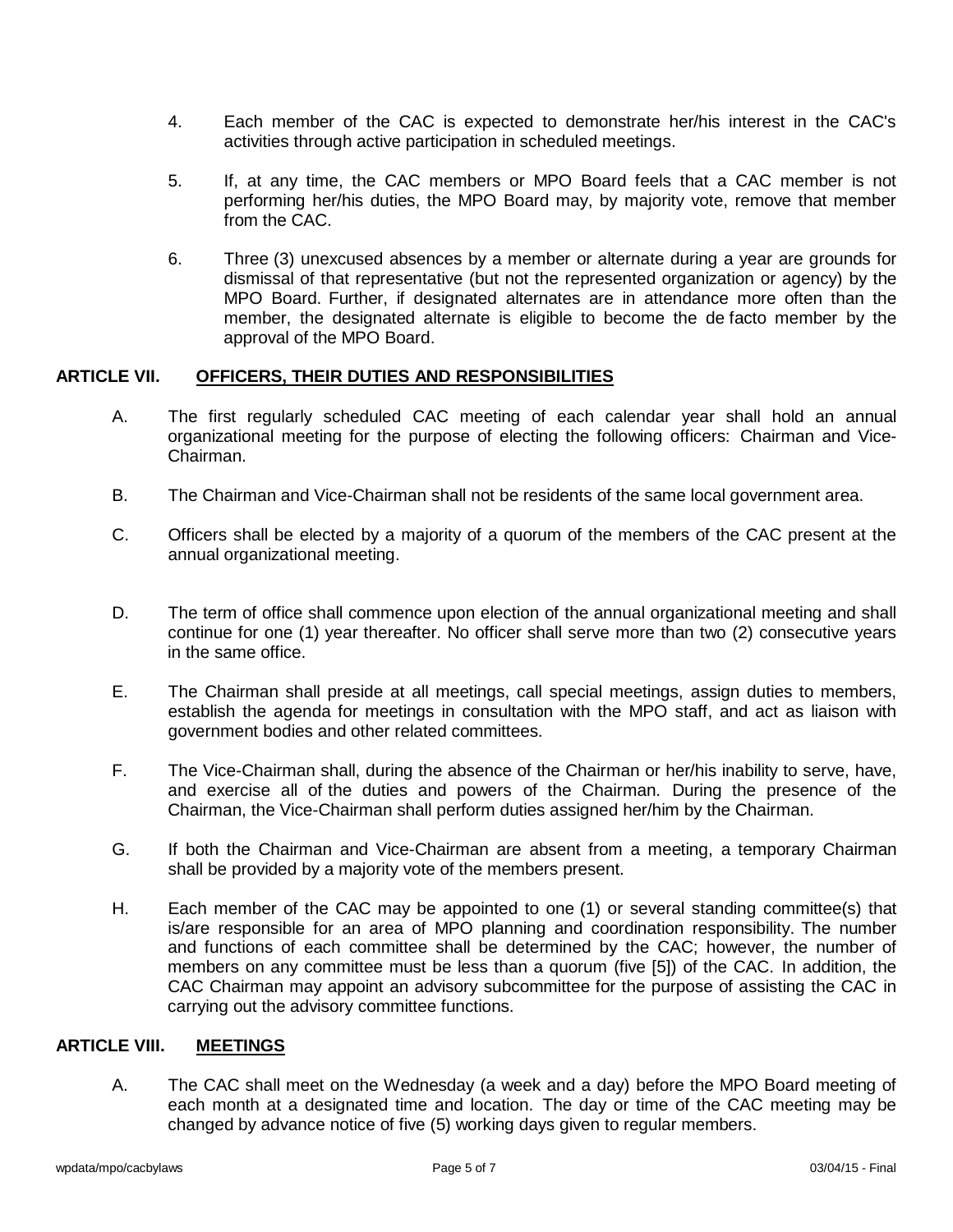- B. CAC members are requested to notify the MPO staff of any absences at least three (3) working days prior to the scheduled meeting date, and to notify the alternate representative as soon as possible.
- C. Additional meetings may be scheduled by the MPO Board, the CAC Chairman, or the MPO staff as required to allow for public input into the transportation planning process.
- D. A quorum shall consist of five (5) CAC members on the active roster at the time of the meeting. Each voting member will have an equal vote, assuming a quorum is present. A vote on an issue or decision is by a simple majority of the voting members attending in person.
- E. Agendas shall be provided electronically to members at least five (5) working days prior to the meetings or a hard copy may be provided by request prior to the meeting. Copies of agendas will be available at the meetings.
- F. Meetings shall be given public notice in accordance with County procedures. All meetings shall be open to the public and news media.
- G. Minutes shall be taken at all CAC meetings using a recording device. This recording will be kept for two (2) months or until the meeting minutes have been officially approved by the CAC.
- H. MPO staff shall assist the CAC in preparation, duplication, and distribution of materials necessary for CAC meetings.
- I. MPO staff shall prepare and forward to the appropriate agency (TAC, MPO Board, or other agency as requested by the CAC) actions passed by the CAC. Such actions may include requests for information or recommendations relating to the transportation planning process or transportation-related issues.
- J. Except as otherwise provided in these bylaws, Roberts Rules of Order latest edition shall be followed at all meetings.